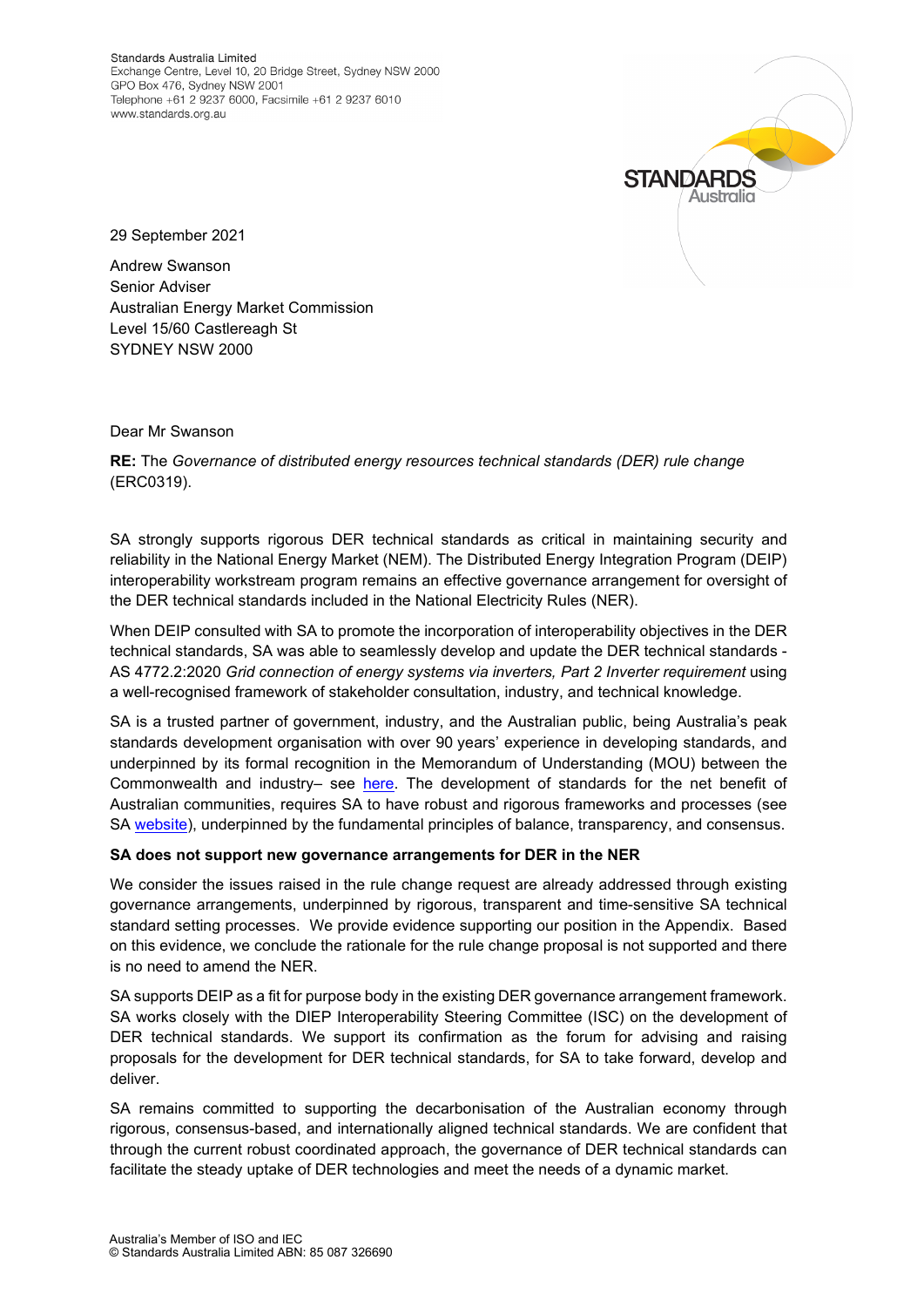Standards Australia Limited<br>Exchange Centre, Level 10, 20 Bridge Street, Sydney NSW 2000<br>GPO Box 476, Sydney NSW 2001<br>Telephone +61 2 9237 6000, Facsimile +61 2 9237 6010 www.standards.org.au

We welcome the opportunity to discuss this submission, please contact [abbey.dorian@standards.org.au.](mailto:abbey.dorian@standards.org.au)

Yours sincerely

Adam Stingemore General Manager Engagement & Communications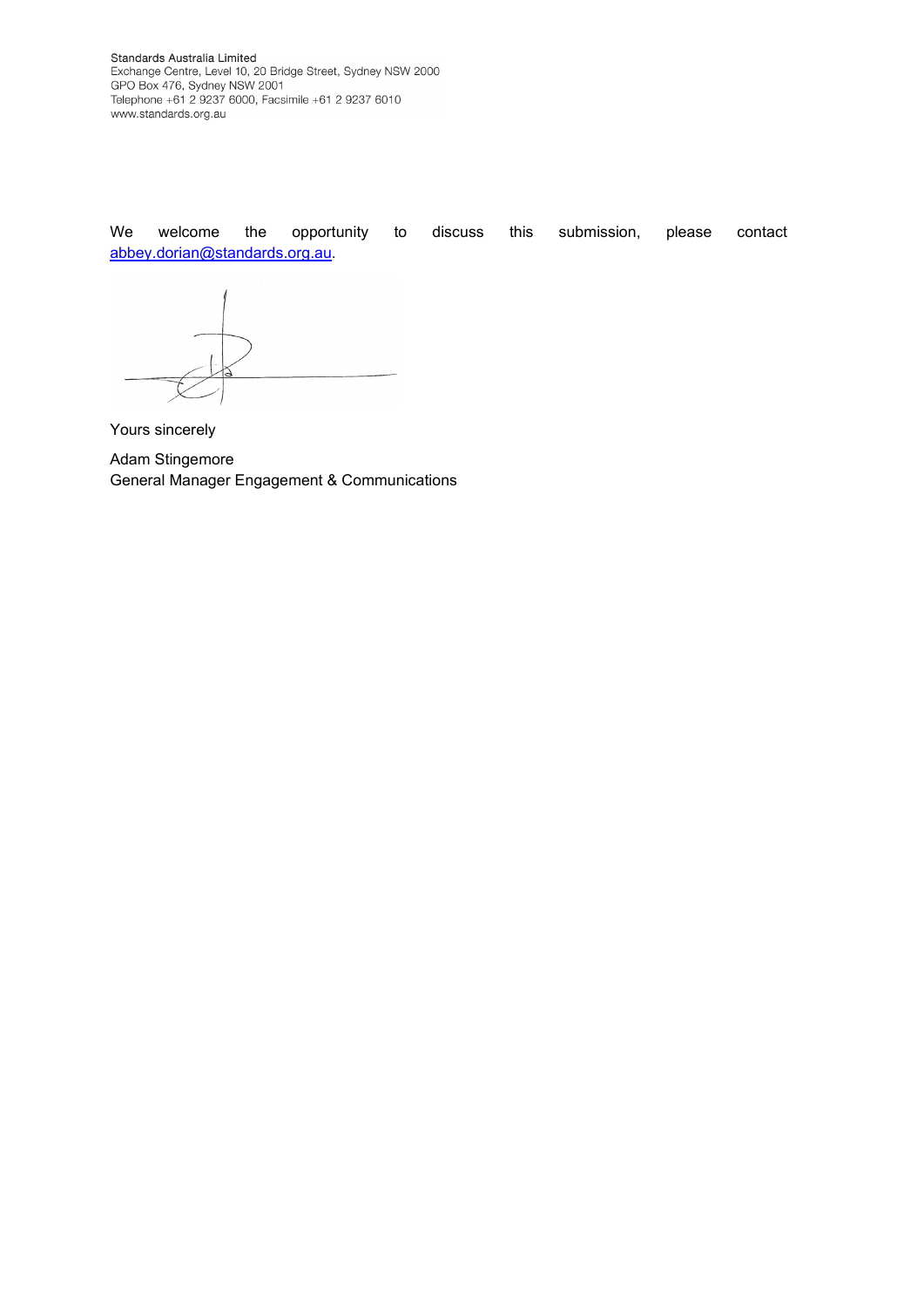Standards Australia Limited Exchange Centre, Level 10, 20 Bridge Street, Sydney NSW 2000 GPO Box 476, Sydney NSW 2001 Telephone +61 2 9237 6000, Facsimile +61 2 9237 6010 www.standards.org.au

# **Appendix**

### **The DER technical standards are consistent across the NEM**

The AEMC's *Technical standards for DER 25 February 2021 final rule* substantially addresses the proposed rule change solution to include DER technical standards in the NER. The AEMC included the Australian Standard AS 4772.2:2020 *Grid connection of energy systems via inverters, Part 2 Inverter requirements* in the NER and requires DER connections to comply with these arrangements. This final rule has the effect of requiring this standard to be mandatory and consistently applied across the NEM and recognises this standard may be amended from time to time through the existing governance arrangements.

While we note Victoria has different arrangements and does not apply Chapter 5A of the NER, AS4777.2 is referenced in Victorian legislation. This has the effect of making it a nationally consistent standard. It also means manufacturers will manufacture to this standard to be able to supply Australian homes and businesses.

If different DER standards are mandated in the NER it may conflict with State/Territory safety regulations – given the primacy of Australian Standards. For example, the AS4777 suite of DER standards are called up in *AS/NZS 3000:2018 Electrical installations (known as the Australian/New Zealand Wiring Rules)*. We understand the Wiring Rules are used in every Australian jurisdiction for electrical installation conformance.

# **The DER technical standards development process is as fast, flexible, and transparent as possible**

A close alignment between the DEIP governance arrangement and the DER SA technical standards development process continues to remain crucial for security and reliability across the NEM. As demonstrated by the collaborative effort and expedient action of AS/NZS 4777.2, SA is well positioned to cooperate with DEIP on DER standard development projects which SA would proceed to develop via the proven technical committee structure.

SA's standard development methodology is underpinned by the robust international processes of the International Organisation for Standardization (ISO) and the International Electrotechnical Commission (IEC). The standard development process is fast, flexible, and transparent without compromising essential technical rigour.

SA is presently actioning a DEIP recommendation for an identical adoption of IEEE 2030.5 *Common Smart Inverter Profile (CSIP) with Australian amendments (CSIP-AUS)*. Once adopted and recognised as an Australian Standard, it provides additional guidance for assessing conformance with the DER technical standards in the NER. SA is also working on the development of an accompanying handbook based on the recently published *Common Smart Inverter Profile – Australia Implementation Guide*.[1](#page-2-0) We expect the identical adoption and accompanying Handbook to be published shortly.

#### *Amending the NER would be slower*

The existing DER technical standards may be revised and amended periodically to meet evolving sector needs as envisaged by the AEMC in its *Technical standards for DER 25 February 2021 final* 

<span id="page-2-0"></span><sup>&</sup>lt;sup>1</sup> [common-smart-inverter-profile-australia.pdf \(arena.gov.au\)](https://arena.gov.au/assets/2021/09/common-smart-inverter-profile-australia.pdf) Common Smart Inverter Profile – Australia